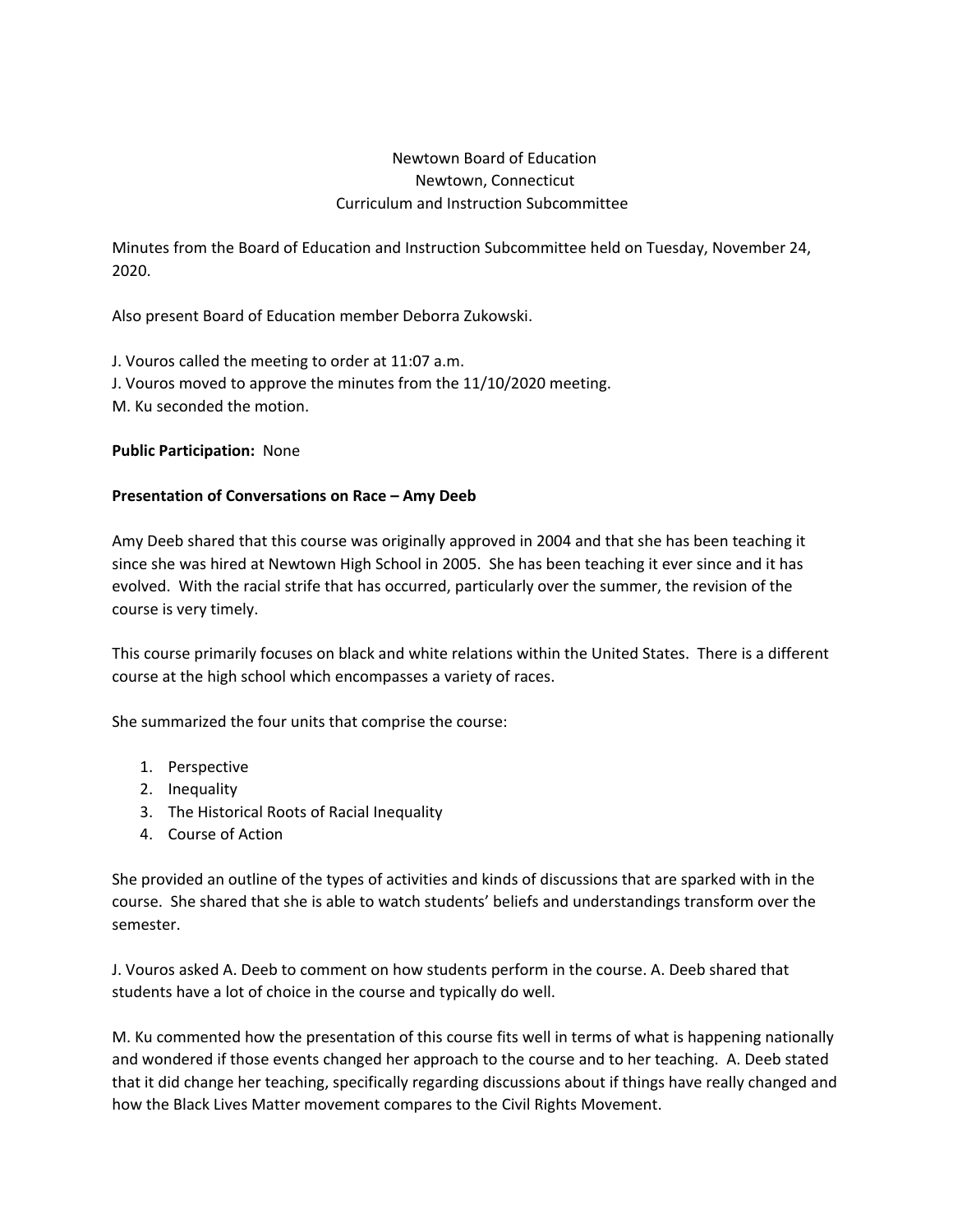M. Ku appreciated the description of the course, specifically for the unit Historical Roots of Racial Inequality, and wondered how this compares to the information that is included in the course description for students. She commented that perhaps this should be included with all curriculums that move forward.

A. Uberti shared that A. Deeb has a passion for the course and this came through in her presentation to the social studies committee as well. They were able to provide additional feedback to her as well.

## **Assistant Superintendent Updates – Anne Uberti**

A. Uberti shared updates to the curriculum approval calendar for December and January and noted that she will not move any curriculum to the Board in January in order to allow for the added time needed for budget discussions. The December  $8<sup>th</sup>$  agenda will only include the presentation by T. Einhorn on the proposed new schedule for Newtown Middle School.

A. Uberti also updated the subcommittee on the schedules connected to the recent move to a fully remote learning model. She shared that following the adoption of the Re-entry Plan in July there was a call from parents and staff for more specific information on what the school days would actually look like if we were in each of the models. The Models for Instruction document that was sent out in early August was developed based on input from the spring surveys of parents, students and staff, guidance from the Instruction and Technology Subcommittee of the Reentry Committee, recommendations from the CSDE, specifically Addendum 12 that outlines what days could and should look like, and the Congrove Distance Learning Model that was shared by the CSDE with school districts and built on their recommendations and guidance to date. The schedules that were included in the Models for Instruction document were sample schedules because there was no way to know what exactly to expect as the year unfolded. The schedules were never intended to decrease instructional time. They were intended to provide flexibility for teachers in order to provide effective instruction without over-relying on screen time. The fully remote learning days were meant to be full school days with time allocated differently than it would be if students were onsite. Again, this reallocation of time was intended to improve the experience for students compared to what occurred in the spring. However, since August, a lot has changed and our staff has become incredibly adept at utilizing a variety of tools to effectively deliver a balanced learning experience even when teaching fully remotely or in the hybrid model. The current remote learning schedules will be in place for six full days which will allow us to receive meaningful feedback. F. Purcaro and A. Uberti will continue to seek feedback to ensure an optimal learning experience for students under this challenging and continually evolving situation.

M. Ku appreciated the information and noted that much has changed.

J. Vouros asked if students in a particular grade level are having comparable learning experiences. A. Uberti agreed that this extremely important and hoped that the clarifying email to parents and followup communication with staff will ensure this. She also noted that the days are full days and parents should know that their students will be online for the full day with breaks in-between and even if the schedules shift, this should not impact parents greatly.